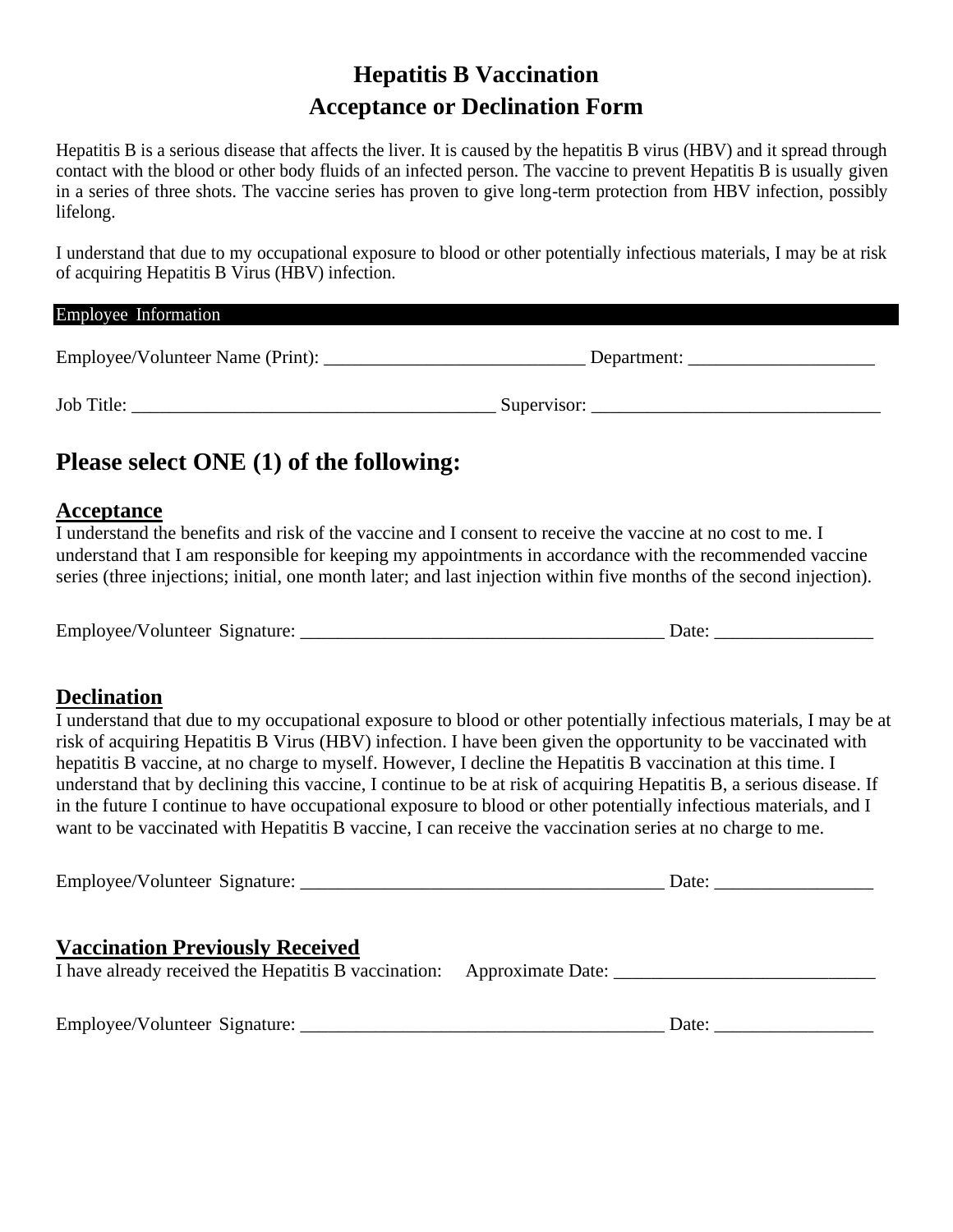#### **Digital Signature Instructions**

Require Adobe Acrobat Reader DC – Download Link <https://acrobat.adobe.com/us/en/acrobat/pdf-reader.html>

Clicking on the signature box will prompt to create a new digital signature or use existing digital signature.

I hereby swear/affirm that the information as set forth above is true and correct. I understand that false swearing is a misdemeanor pursuant to Section 4903 of the Crimes Code.

| Name:                                                     | <b>Applicant Full Name</b>                    |   |                                                                            |                    |   |
|-----------------------------------------------------------|-----------------------------------------------|---|----------------------------------------------------------------------------|--------------------|---|
|                                                           |                                               |   | Signature:                                                                 |                    |   |
| Date:                                                     | <b>DATE</b>                                   |   |                                                                            |                    |   |
|                                                           |                                               |   |                                                                            |                    |   |
|                                                           |                                               |   |                                                                            |                    |   |
|                                                           | Witness: Witness Full Name                    |   | Signature:                                                                 |                    |   |
| Date:                                                     | <b>DATE</b>                                   |   |                                                                            |                    |   |
|                                                           |                                               |   |                                                                            |                    |   |
|                                                           |                                               |   |                                                                            |                    |   |
|                                                           | If the employee is a minor:                   |   |                                                                            |                    |   |
|                                                           | Parent/Legal Guardian Name:                   |   |                                                                            | Signature:         |   |
| Date:                                                     |                                               |   |                                                                            |                    |   |
|                                                           |                                               |   |                                                                            |                    |   |
|                                                           | Select "Create a new digital ID" and Continue |   |                                                                            |                    |   |
|                                                           |                                               |   |                                                                            |                    |   |
|                                                           | Configure a Digital ID for signing            |   |                                                                            |                    | × |
|                                                           |                                               |   |                                                                            |                    |   |
|                                                           |                                               |   |                                                                            |                    |   |
| A Digital ID is required to<br>create a digital           |                                               |   | Select the type of Digital ID:                                             |                    |   |
| signature.The most secure<br>Digital ID are issued by     |                                               |   | Use a Signature Creation Device                                            |                    |   |
| trusted Certificate<br>authorities and are based          |                                               | ∩ | Configure a smart card or token connected to your                          |                    |   |
| on secure devices like smart<br>card or token. Some are   |                                               |   | computer                                                                   |                    |   |
| based on files.                                           |                                               |   | Use a Digital ID from a file<br>$\Box$                                     |                    |   |
| You can also create a new<br>Digital ID, but they provide |                                               | ∩ | Import an existing Digital ID that you have<br>$\mu$<br>obtained as a file |                    |   |
| a low level of identity<br>assurance.                     |                                               |   |                                                                            |                    |   |
|                                                           |                                               |   | Create a new Digital ID                                                    |                    |   |
|                                                           |                                               |   | Ю<br>Create your self-signed Digital ID                                    |                    |   |
|                                                           |                                               |   |                                                                            |                    |   |
|                                                           |                                               |   |                                                                            | Continue<br>Cancel |   |
|                                                           |                                               |   |                                                                            |                    |   |

Select either option to protect your self-signed digital ID.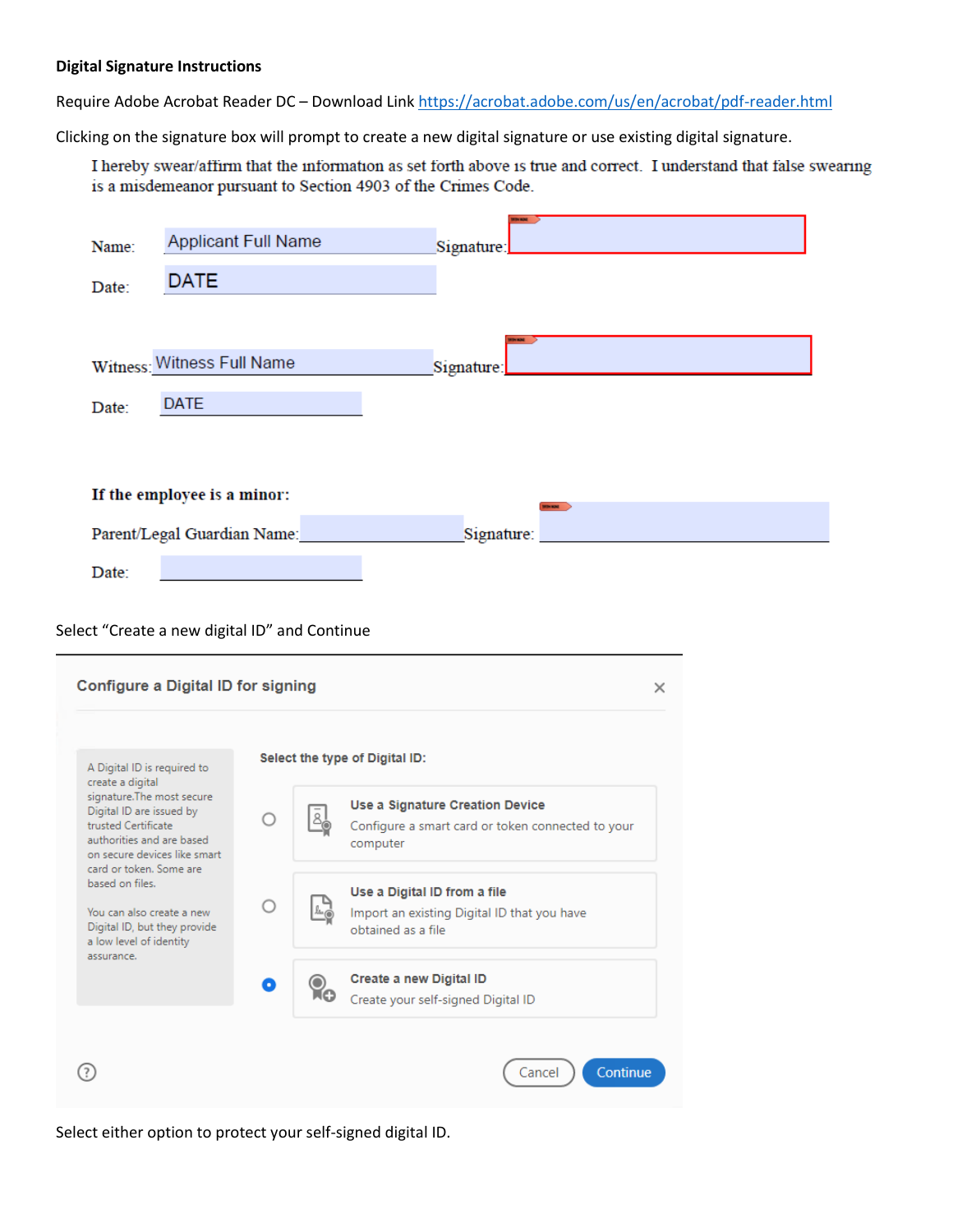The first option will require your password every time you sign a document with your digital signature. The second option saves the digital signature to your computer.

For this example, the first option to "Save to File" was selected and continue.

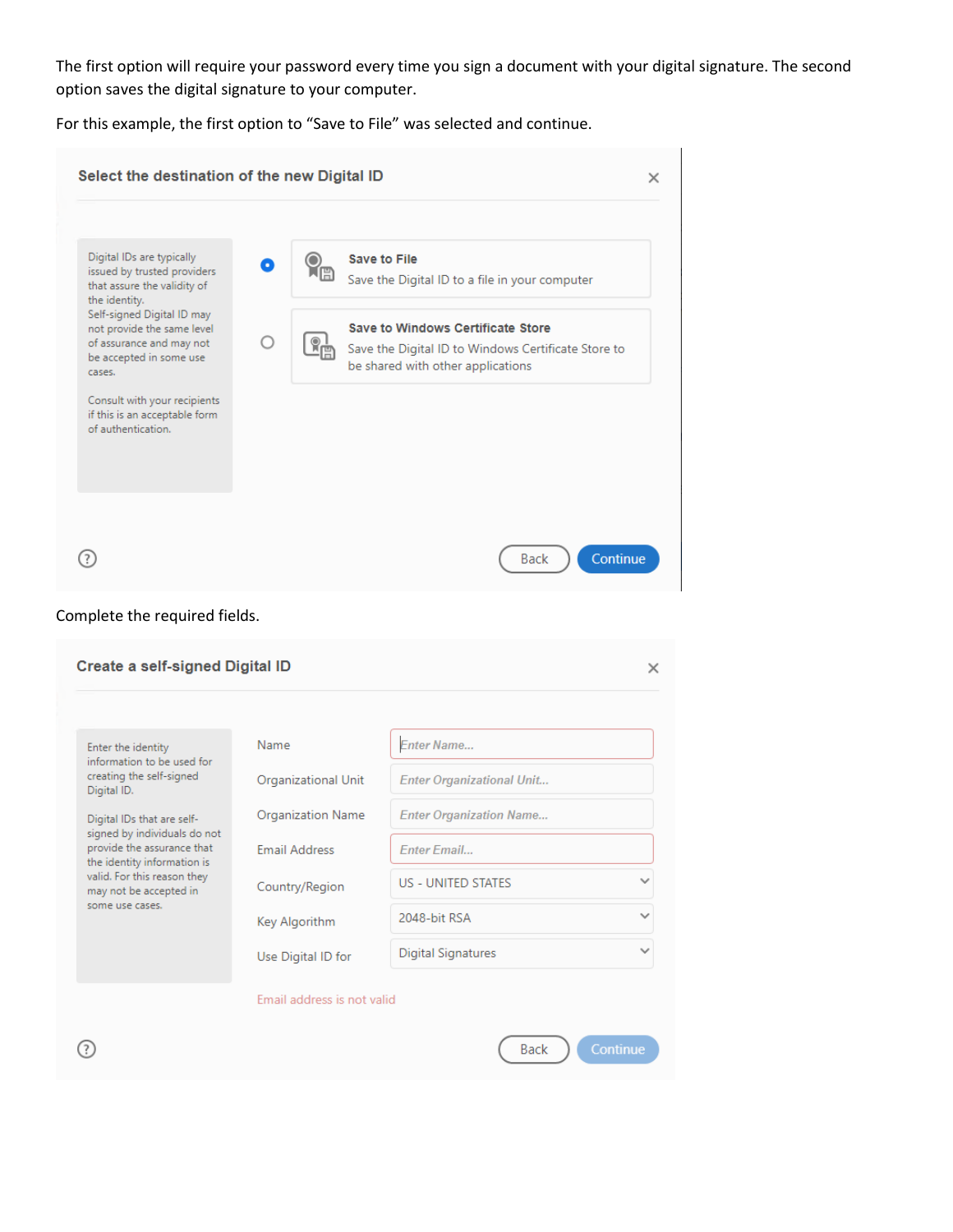### You will be prompt to create a strong password for the signature and click on Save

| Save the self-signed Digital ID to a file                                                                                                                                                                                              | $\times$                                                                                                                                                                                                     |
|----------------------------------------------------------------------------------------------------------------------------------------------------------------------------------------------------------------------------------------|--------------------------------------------------------------------------------------------------------------------------------------------------------------------------------------------------------------|
| Add a password to protect<br>the private key of the<br>Digital ID. You will need this<br>password again to use the<br>Digital ID for signing.<br>Save the Digital ID file in a<br>known location so that you<br>can copy or backup it. | Your Digital ID will be saved at the following location:<br>C:\Users\zhou\AppData\Roaming\Adobe\Acrobat\DC\<br><b>Browse</b><br>Apply a password to protect the Digital ID:<br><br>Confirm the password:<br> |
|                                                                                                                                                                                                                                        | <b>Back</b><br>Save                                                                                                                                                                                          |

For this example, the second option of "Save to Windows Certificate Store" was selected.

| Select the destination of the new Digital ID                                                                                                                                                                                                                          |   |                                                                                                                                                                                                               | $\times$ |
|-----------------------------------------------------------------------------------------------------------------------------------------------------------------------------------------------------------------------------------------------------------------------|---|---------------------------------------------------------------------------------------------------------------------------------------------------------------------------------------------------------------|----------|
| Digital IDs are typically<br>issued by trusted providers<br>that assure the validity of<br>the identity.<br>Self-signed Digital ID may<br>not provide the same level<br>of assurance and may not<br>be accepted in some use<br>cases.<br>Consult with your recipients | n | <b>Save to File</b><br>Save the Digital ID to a file in your computer<br><b>Save to Windows Certificate Store</b><br>Save the Digital ID to Windows Certificate Store to<br>be shared with other applications |          |
| if this is an acceptable form<br>of authentication.                                                                                                                                                                                                                   |   | Continue<br>Back                                                                                                                                                                                              |          |

Complete the required fields and click Save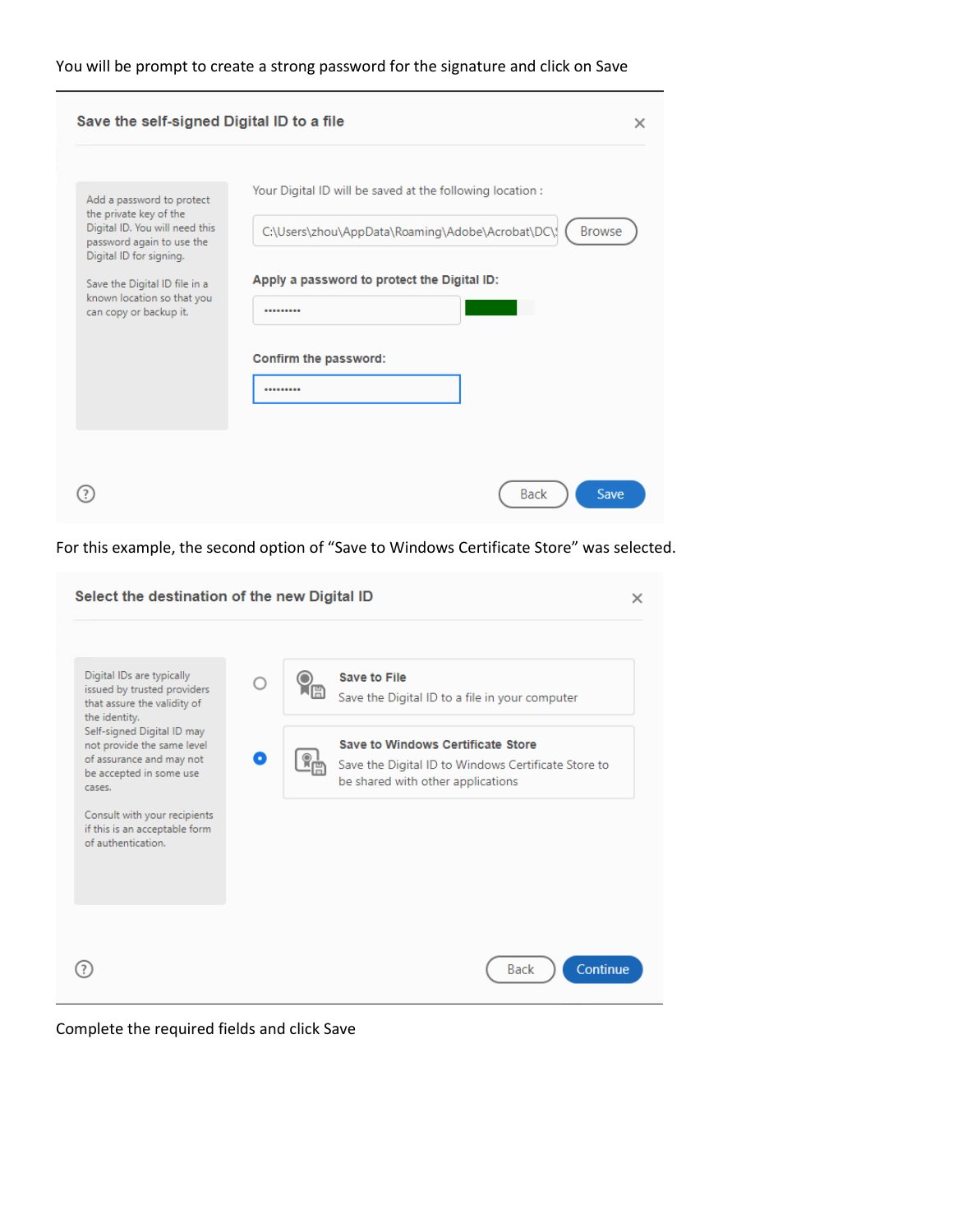| Create a self-signed Digital ID                                                                                                                                                         |                                                                          |                                                                                                               |      |
|-----------------------------------------------------------------------------------------------------------------------------------------------------------------------------------------|--------------------------------------------------------------------------|---------------------------------------------------------------------------------------------------------------|------|
| Enter the identity<br>information to be used for<br>creating the self-signed<br>Digital ID.<br>Digital IDs that are self-<br>signed by individuals do not<br>provide the assurance that | Name<br>Organizational Unit<br>Organization Name<br><b>Email Address</b> | <b>Enter Name</b><br><b>Enter Organizational Unit</b><br><b>Enter Organization Name</b><br><b>Enter Email</b> |      |
| the identity information is<br>valid. For this reason they<br>may not be accepted in<br>some use cases.                                                                                 | Country/Region<br>Key Algorithm                                          | <b>US - UNITED STATES</b><br>2048-bit RSA                                                                     |      |
|                                                                                                                                                                                         | Use Digital ID for                                                       | <b>Digital Signatures</b>                                                                                     |      |
|                                                                                                                                                                                         |                                                                          |                                                                                                               |      |
|                                                                                                                                                                                         |                                                                          | <b>Back</b>                                                                                                   | Save |

### **Signing with a digital signature**

Click on the signature box to digitally sign your document.

I hereby swear/affirm that the information as set forth above is true and correct. I understand that false swearing is a misdemeanor pursuant to Section 4903 of the Crimes Code.

۷

| Name:<br>Date: | <b>Applicant Full Name</b><br><b>DATE</b> | Signat re:   |
|----------------|-------------------------------------------|--------------|
|                | Witness: Witness Full Name                | Signature:   |
| Date:          | <b>DATE</b>                               |              |
|                | If the employee is a minor:               | <b>STATE</b> |
|                | Parent/Legal Guardian Name:               | Signature:   |
| Date:          |                                           |              |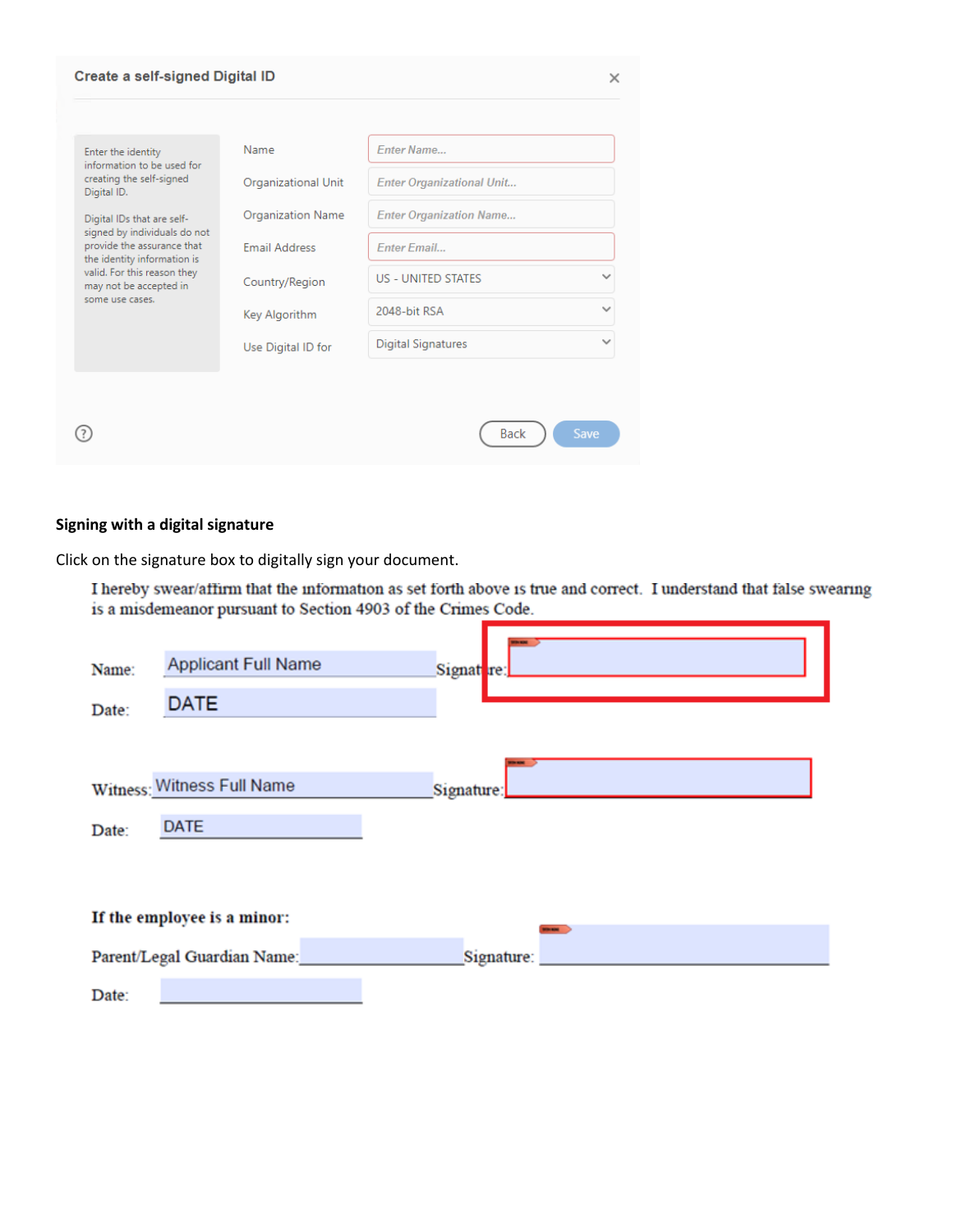If you create your digital signature with a password (Digital ID file), you will be prompt for a password before you can sign the document.

| Sign with a Digital ID<br>×                                                                    |                                                |  |  |  |
|------------------------------------------------------------------------------------------------|------------------------------------------------|--|--|--|
| Choose the Digital ID that you want to use for signing:                                        | Refresh                                        |  |  |  |
| (Windows Digital ID)<br>$\frac{\mathbb{Q}}{\mathbb{E}}$<br>Issued by: I<br>Expires: 2025.04.07 | <b>View Details</b>                            |  |  |  |
| (Digital ID file)<br>Issued by:<br>Expires: 2025.04.07                                         | <b>View Details</b>                            |  |  |  |
|                                                                                                |                                                |  |  |  |
|                                                                                                |                                                |  |  |  |
| 3                                                                                              | Continue<br>Configure New Digital ID<br>Cancel |  |  |  |
| Ħ<br>Sign as "I                                                                                | $\times$                                       |  |  |  |
| Appearance<br><b>Standard Text</b>                                                             | Create                                         |  |  |  |
| Digitally signed<br>by                                                                         |                                                |  |  |  |
|                                                                                                | Date: 2020.04.07<br>12:11:59 -04'00'           |  |  |  |
|                                                                                                | <b>View Certificate Details</b>                |  |  |  |
| Review document content that may affect signing                                                | Review                                         |  |  |  |
|                                                                                                |                                                |  |  |  |

The document will then require you to save the document to complete the signature process.